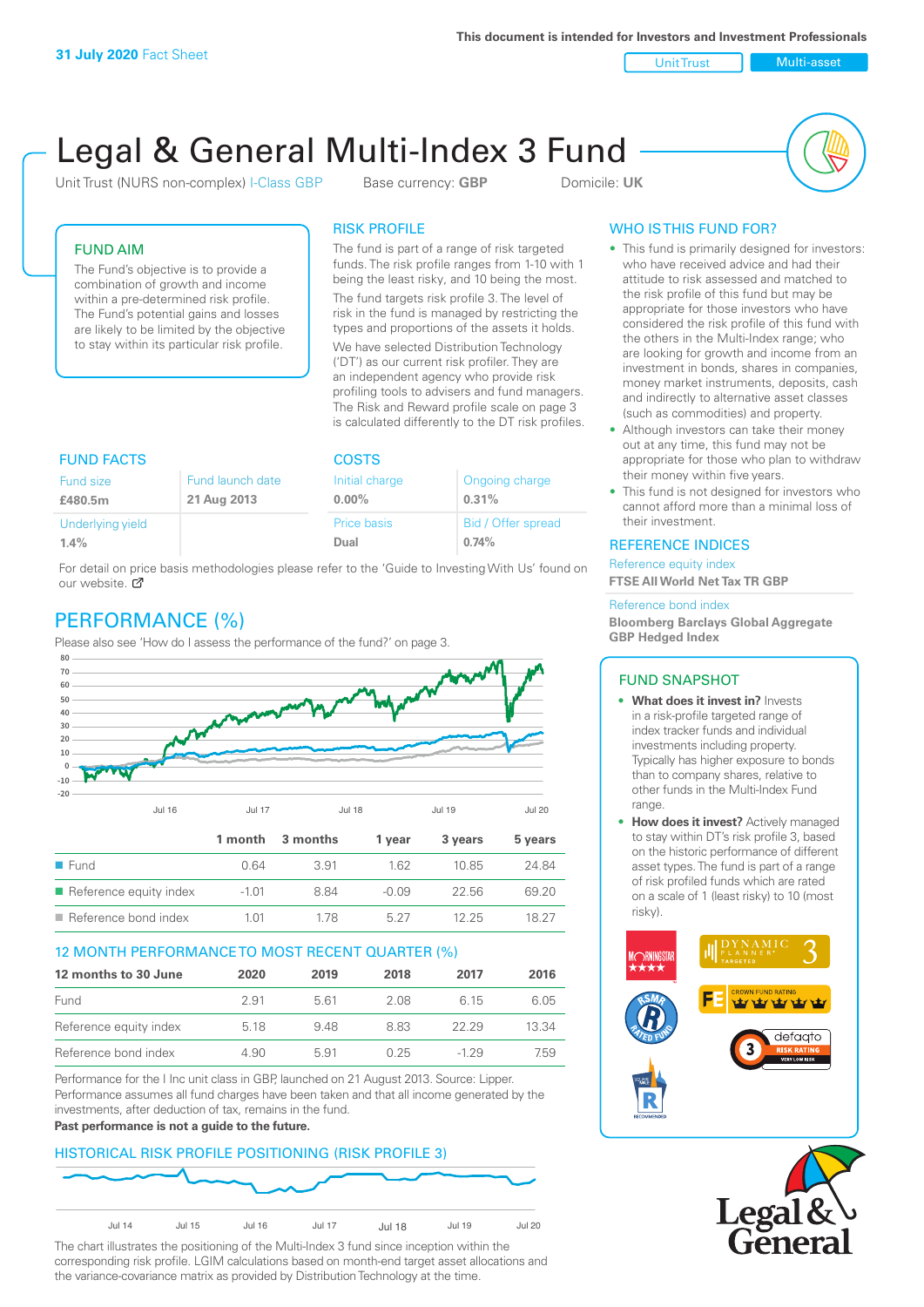# Legal & General Multi-Index 3 Fund

Unit Trust (NURS non-complex) I-Class GBP

# PORTFOLIO BREAKDOWN

All data source LGIM unless otherwise stated. Totals may not sum due to rounding.





#### FUND MANAGERS

The fund managers have responsibility for managing the multi-index fund range. They are part of the Multi-Asset Funds (MAF) team in LGIM. This team focuses on designing and managing multi-asset funds that are tailored to match the specific objectives of various client types. The team sits within a wider Asset Allocation team which combines both depth of experience with a broad range of expertise from different fields, including fund management, investment consulting and risk management roles.

# TOP 10 HOLDINGS (%)

| Cash                                                   | 16.8 |
|--------------------------------------------------------|------|
| L&G Sterling Corporate Bond Index Fund                 | 10.6 |
| L&G All Stocks Gilt Index Trust                        | 9.1  |
| <b>LGIM Global Corporate Bond Fund</b>                 | 8.6  |
| L&G Global Inflation Linked Bond Index Fund            | 8.5  |
| L&G Short Dated Sterling Corporate Bond Index Fund     | 5.1  |
| L&G Emerging Markets Government Bond (US\$) Index Fund | 4.4  |
| L&G UK Index Trust                                     | 4.0  |
| L&G US Index Trust                                     | 3.9  |
| L&G High Income Trust                                  | 3.7  |

**Important:** Due to exceptional market conditions, spreads are currently volatile and may be higher than indicated. To see the latest spread visit www. legalandgeneral.com/chargesandfees